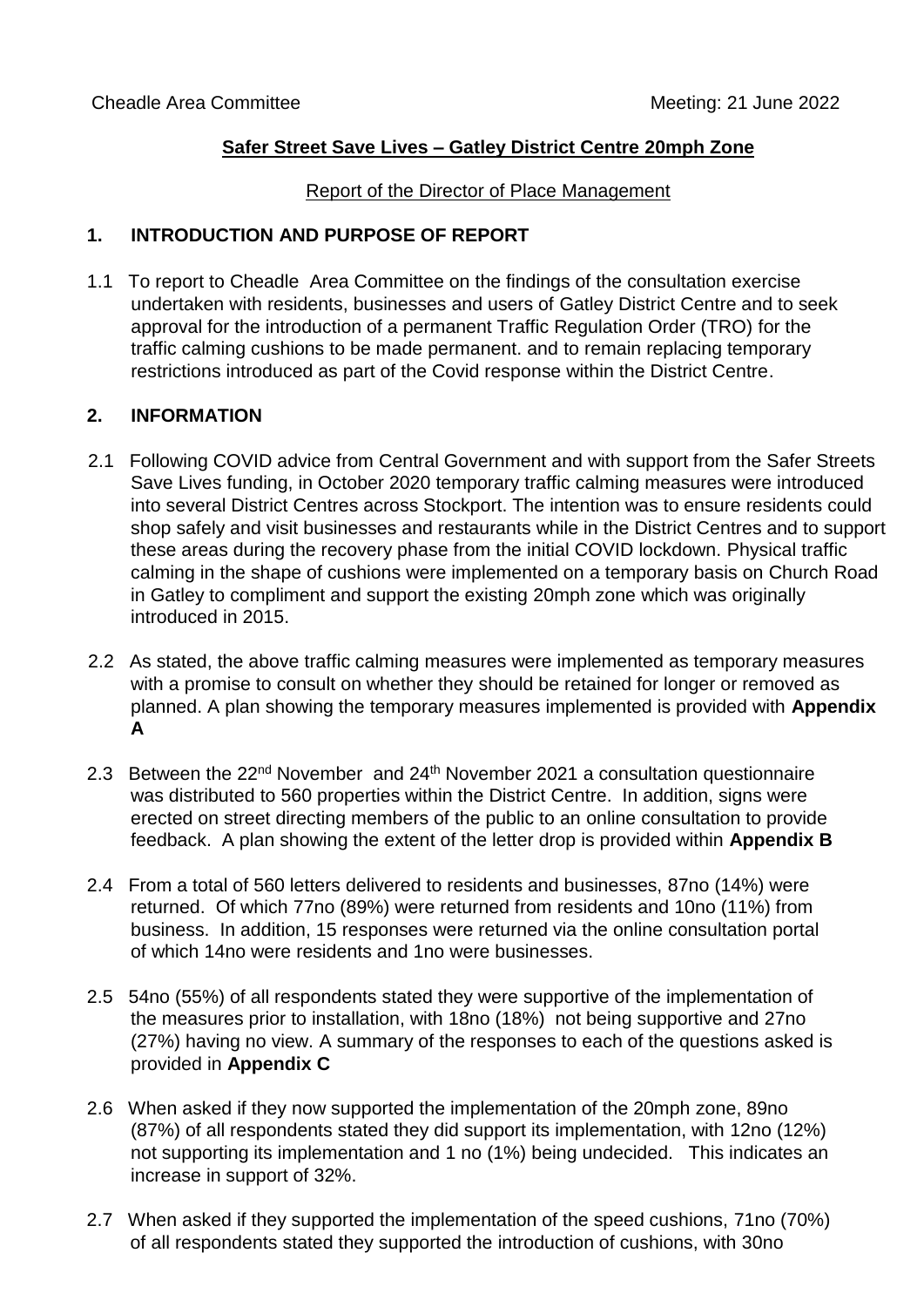(29%) not supporting the implementation and 1no (1%) being undecided. Again, this indicates an increase in support of 15%.

2.8 Comments received during the consultation included views that the cushions were too severe, and motorists attempted to bypass the cushions. Increased enforcement of the speed limits and Safety Cameras were also requested.

# **3. CONCLUSIONS AND RECOMMENDATIONS**

- 4.1 The results of the consultation indicate that respondents support the existing speed limit reduction across the district centre, the physical traffic calming cushions were less popular but should remain.
- 4.2 It is recommended that the temporary traffic calming cushions be retained to support the existing 20mph zone.
- 4.3 The making of the Traffic Regulation Orders will be funded from the Safer Street Save Lives budget

The Corporate Director for Place Management & Regeneration requests that the Cheadle Area Committee consider and comment upon the following proposals, and recommend that the Cabinet Member for Highways, Parks and Leisure Services approves the legal advertising of the speed cushion positions being made within 21 days from the advertisement date, the order can be made as shown in Appendix D.

## **Background Papers**

There are no background papers to this report

Anyone wishing further information please contact Jonathan Brown on telephone number Tel: 0161 474 4813 or on email on jon.brown@stockport.gov.uk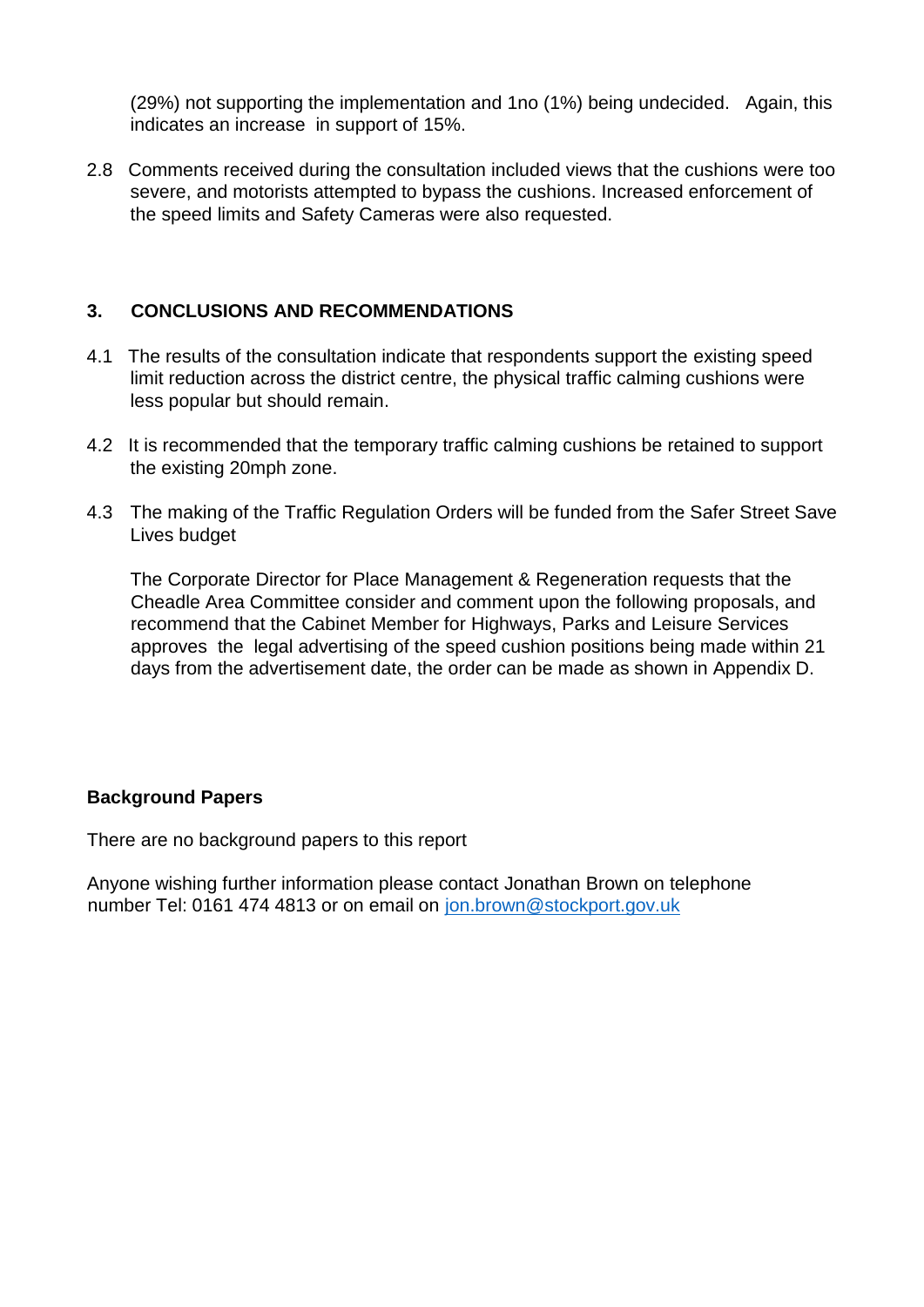# **Appendix A: Implemented Measures**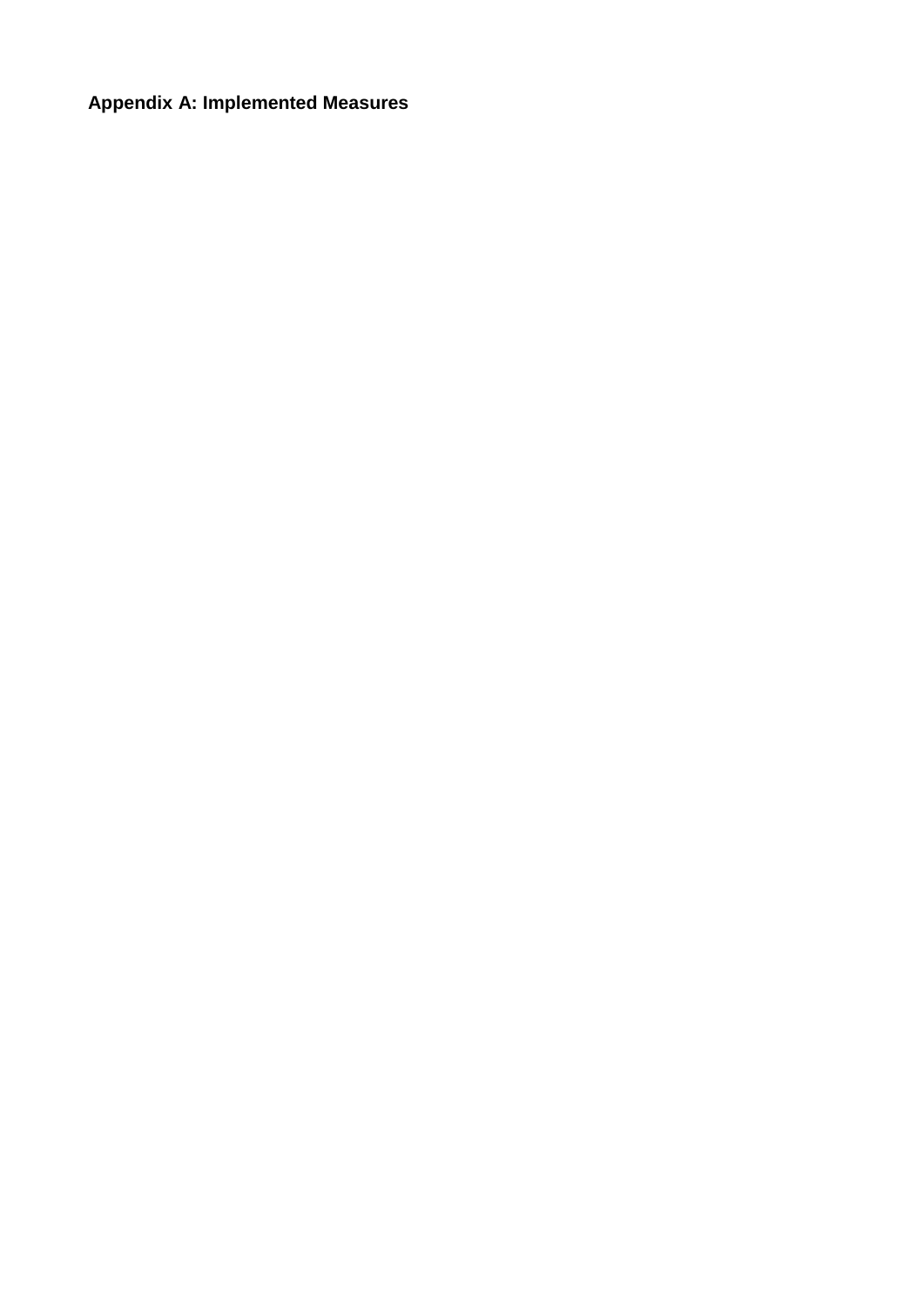**Appendix B: Letter Drop Area** 

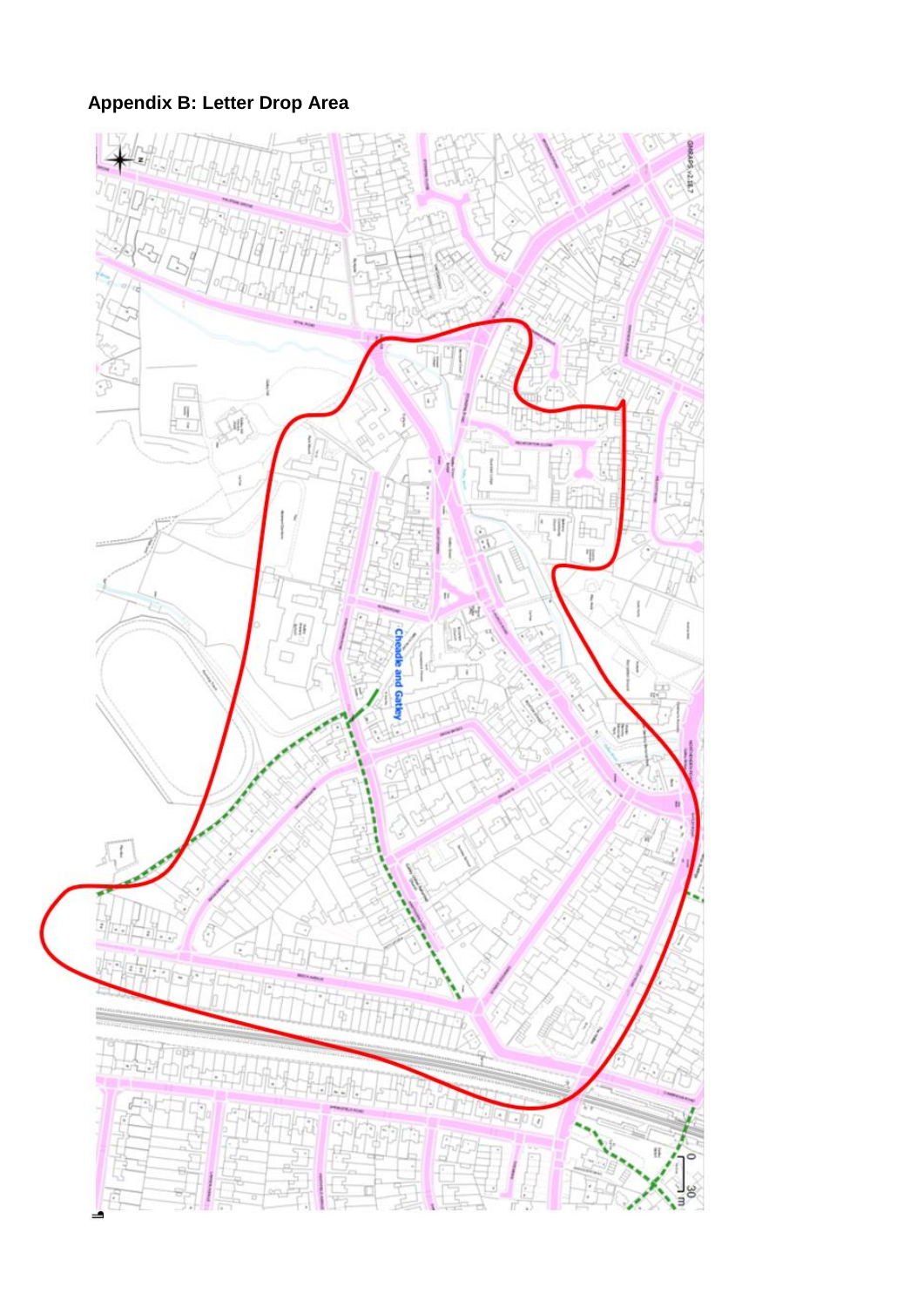# **Appendix C – Consultation Results**





Q2 – Were you supportive of measures before they were introduced?

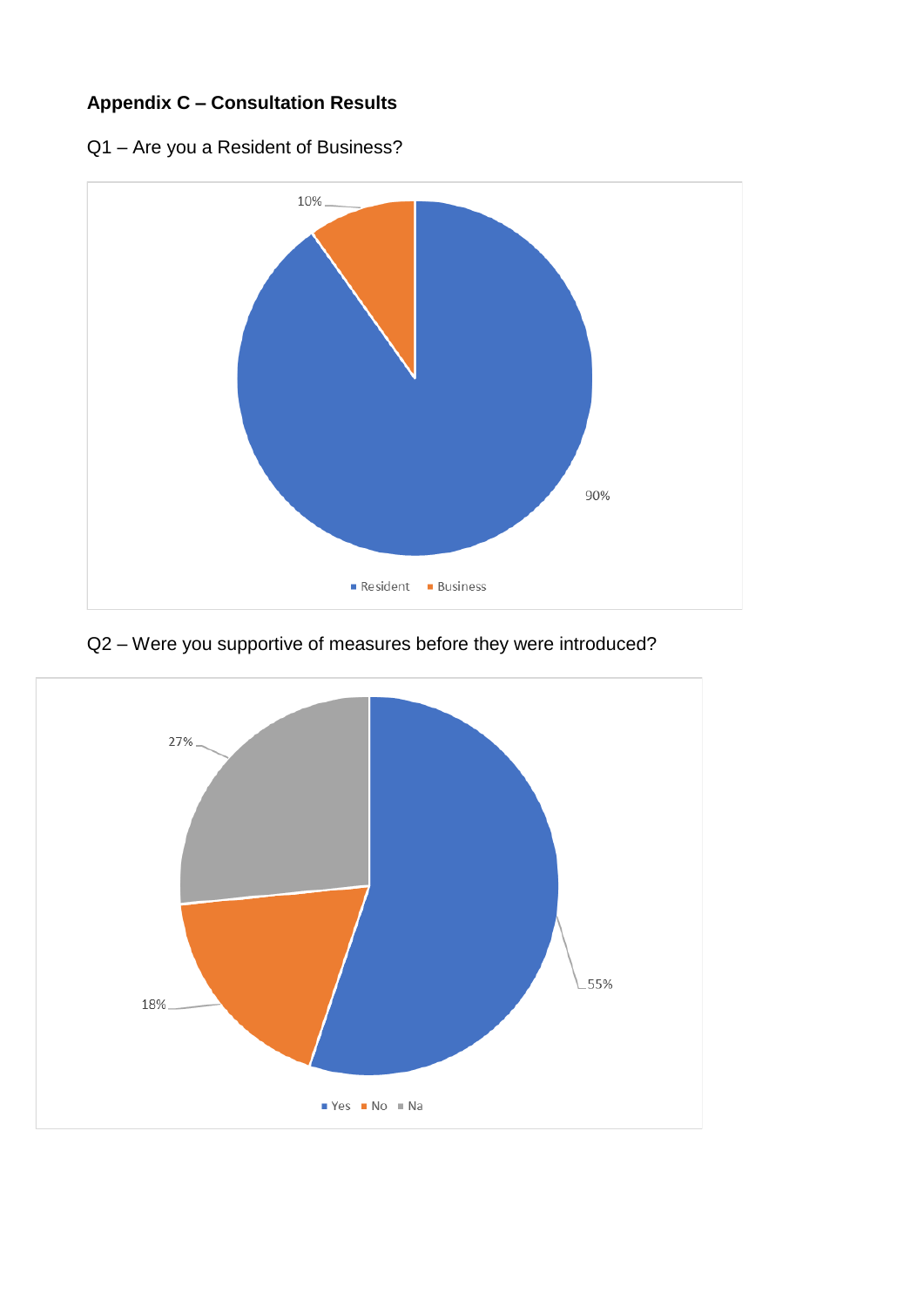



Q4 Do you support the bolt down traffic calming cushions in the District Centre?